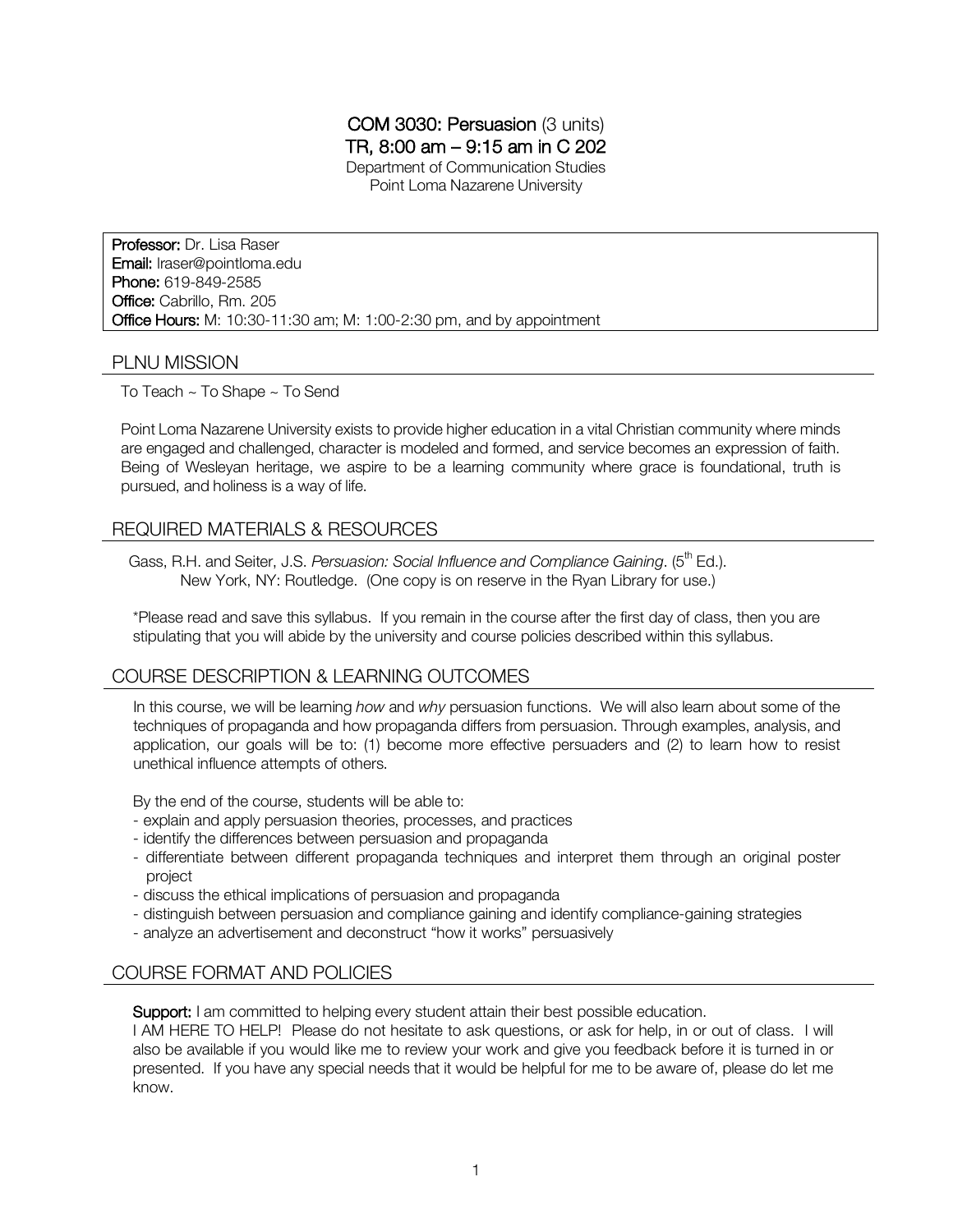Attendance: As members of a learning community, your presence is appreciated, and your absence is noticed. The class sessions are set up to help people learn from each other (through discussions, activities, etc.) and you are expected to attend each class session. Everyone has useful and insightful information to offer to the class. Participation is the core of this work, and to help keep track of that, I take attendance.

You are allowed two (2) excused or unexcused absences in the course of the semester without penalty. The only absences excused after that will be university approved absences (see section below). It is your choice how you use these absences and it is encouraged that you use them wisely. Please note that these 2 absences DO include instances of illness and family obligations. Each absence over two will result in a 15-point deduction to your overall grade.

PLNU Attendance and Participation Policy: Regular and punctual attendance at all classes is considered essential to optimum academic achievement. If the student is absent from more than 10 percent of class meetings (3 classes), the faculty member can file a written report which may result in de-enrollment. If the absences exceed 20 percent (6 classes), the student may be de-enrolled without notice until the university drop date or, after that date, receive the appropriate grade for their work and participation. See Academic Policies in the Undergraduate Academic Catalog.

University Approved Absences: Absences for certain events and obligations recognized by the University (i.e.: participation in sports, forensics, music tours, etc.) may be counted as "excused." Please notify me at least one week prior to such absences with documentation and contact information from the sponsoring program/department. You are responsible for making up all work missed due to absences in a timely manner, to be worked out ahead of time with me.

Late to Class/Leaving Early: It is an expectation of this class community that we begin our class time *together*, and complete our class time *together* each day. Since arriving late to class is distracting to your classmates (and to your professor), you are expected to arrive on time. Five late arrivals will count as one absence. Truly perfect attendance (with no tardies or absences of any kind—you were literally present for all of every class meeting) will earn you 10 points of extra credit at the end of the semester (the only extra credit offered in this course).

Being absent for more than 20 minutes during any part of a class period, whether at the beginning, middle, or end, will constitute an absence. Similarly, it is expected that you remain actively engaged in the classroom activities until the entire class has been dismissed for the day. If you absolutely must leave early one day for an important/emergency reason, please approve it with me at the class period prior or via email. (Please arrange any meetings with your academic adviser so that they do not conflict with your class schedule.) Please talk to me early in the semester if you have any questions or concerns about this policy.

Late Work/Make-Up Work: All work is expected on the planned "due dates" - at the beginning of the class period when they are due. In general, no late or makeup written assignments/presentations will be allowed. In the event of a personal emergency with written documentation and at my discretion, make-up work *may* be accepted for half credit. If you are absent on the day of a test or a presentation, I will only consider a make-up opportunity if you have communicated with me in advance of your absence and you have written documentation of a personal emergency. Depending upon the circumstance, a make-up opportunity may not receive full credit.

Incomplete: Incompletes will only be granted under extreme circumstances, given reasonable justification.

Electronic Devices: The use of cell phones and laptops/tablets during class is prohibited unless I ask for them to be used as a specific part of a class activity. Please join me in turning off or silencing all cell phones, laptops, and similar electronic devices and keeping them out of sight for the duration of class. This policy was influenced by two important pieces of research: 1. Faria Sana, Tina Weston, and Nicholas J. Cepeda, "Laptop Multitasking Hinders Classroom Learning for Both Users and Nearby Peers," *Computers and*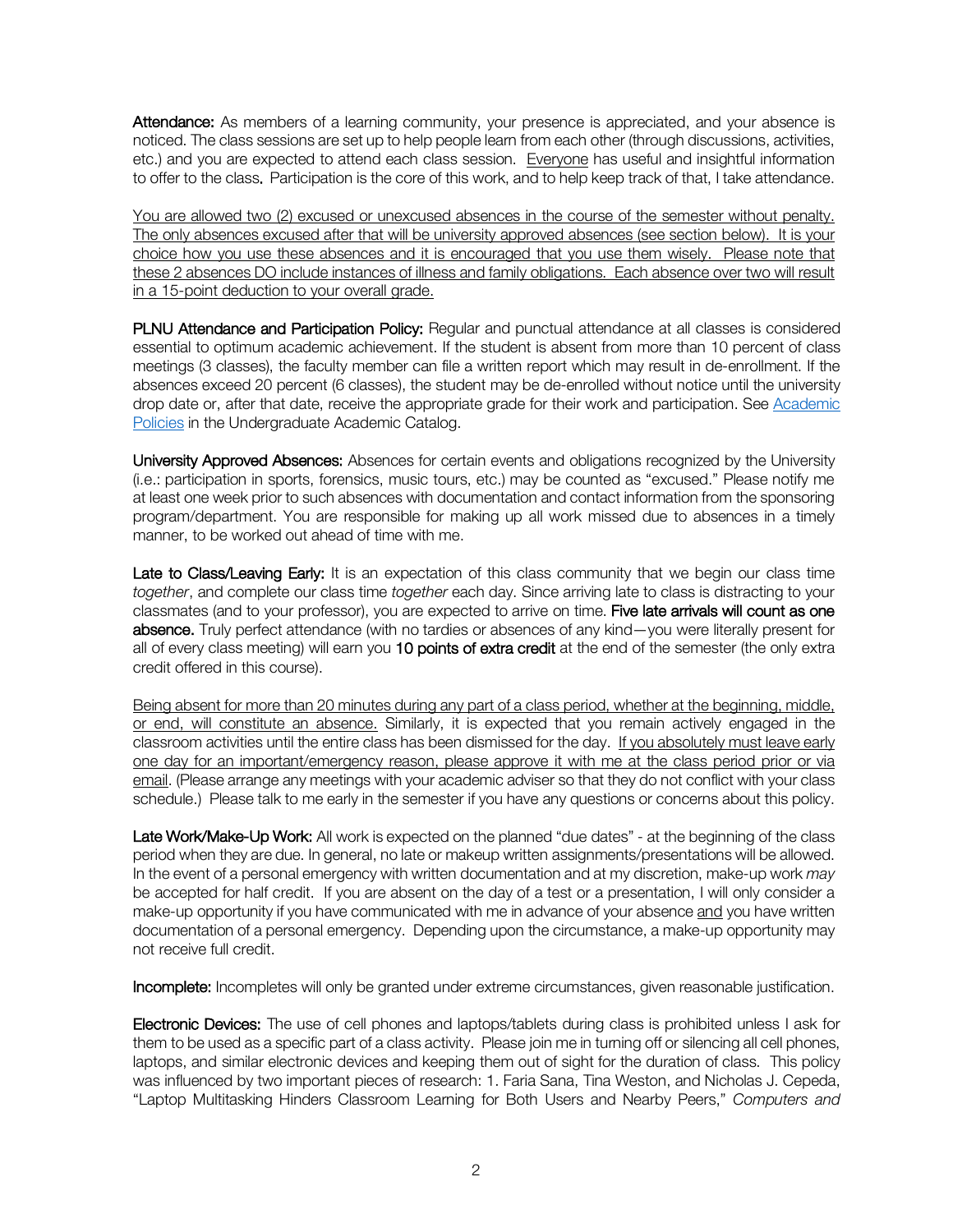*Education* (March 2013): "We found that participants who multitasked on a laptop during a lecture scored lower on a test compared to those who did not multitask, and participants who were in direct view of a multitasking peer scored lower on a test compared to those who were not. The results demonstrate that multitasking on a laptop poses a significant distraction to both users and fellow students and can be detrimental to comprehension of lecture content." 2. Pam A. Mueller and Daniel M. Oppenheimer, "The Pen Is Mightier Than the Keyboard: Advantages of Longhand Over Laptop Note Taking" (April 2014). In this study, the authors found that students who hand wrote their notes during lectures remembered more material than students who used laptops for notetaking because they could not write everything down verbatim. The extra processing required by the hand writers to select important over extraneous information was beneficial for their retention of the material they were learning.

**Email:** I will frequently use email to communicate with you and I do my best to respond to your emails as promptly as possible. I will respond to emails Monday-Friday from 8:00 am – 5:00 pm. If you send me an email over the weekend or holiday, I will respond on the following school day.

Written Work: Please type, double-space and staple all written work unless instructed otherwise. It is my expectation that all writing will be clear, coherent, and free of grammatical/spelling errors. Please proof all written work – your grade will reflect both the substance and the style of your writing. When working on the computer, try to plan for the "unexpected" but predictable problems: plan extra time for library printing lines and back up files as you go.

#### Student Responsibility:

It is the student's responsibility to maintain his/her class schedule. Should the need arise to drop this course (personal emergencies, poor performance, etc.), the student has the responsibility to follow through (provided the drop date meets the stated calendar deadline established by the university), not the instructor. Simply ceasing to attend this course or failing to follow through to arrange for a change of registration (drop/add) may easily result in a grade of F on the official transcript.

## Final Exam Policy:

Successful completion of this class requires taking the final examination on its scheduled day. The final examination schedule is posted on the Class Schedules site. Final exams will not be given early before our assigned date/time. Please arrange any activities or transportation for the break around this finals schedule so that you can be present to take the test at the assigned time.

#### PLNU Academic Honesty Policy:

Students should demonstrate academic honesty by doing original work and by giving appropriate credit to the ideas of others. Academic dishonesty is the act of presenting information, ideas, and/or concepts as one's own when in reality they are the results of another person's creativity and effort. A faculty member who believes a situation involving academic dishonesty has been detected may assign a failing grade for that assignment or examination, or, depending on the seriousness of the offense, for the course. Faculty should follow and students may appeal using the procedure in the university Catalog. See Academic Policies for definitions of kinds of academic dishonesty and for further policy information.

#### Academic Accommodations:

While all students are expected to meet the minimum standards for completion of this course as established by the instructor, students with disabilities may require academic adjustments, modifications or auxiliary aids/services. At Point Loma Nazarene University (PLNU), these students are requested to register with the Disability Resource Center (DRC), located in the Bond Academic Center. (DRC@pointloma.edu or 619- 849-2486). The DRC's policies and procedures for assisting such students in the development of an appropriate academic adjustment plan (AP) allows PLNU to comply with Section 504 of the Rehabilitation Act and the Americans with Disabilities Act. Section 504 (a) prohibits discrimination against students with special needs and guarantees all qualified students equal access to and benefits of PLNU programs and activities. After the student files the required documentation, the DRC, in conjunction with the student, will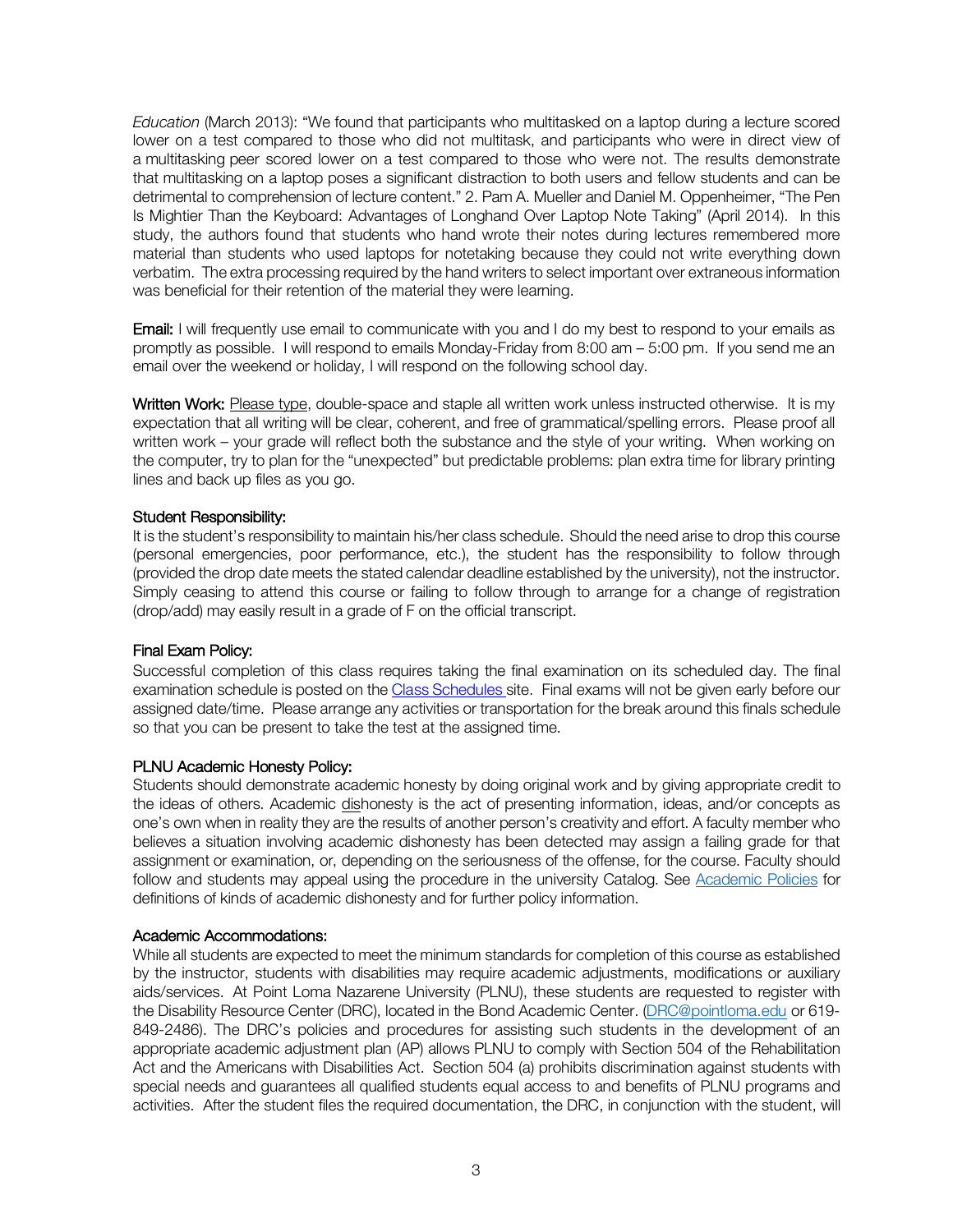develop an AP to meet that student's specific learning needs. The DRC will thereafter email the student's AP to all faculty who teach courses in which the student is enrolled each semester. The AP must be implemented in all such courses.

If students do not wish to avail themselves of some or all of the elements of their AP in a particular course, it is the responsibility of those students to notify their professor in that course. PLNU highly recommends that DRC students speak with their professors during the first two weeks of each semester about the applicability of their AP in that particular course and/or if they do not desire to take advantage of some or all of the elements of their AP in that course.

## PLNU Copyright Policy:

Point Loma Nazarene University, as a non-profit educational institution, is entitled by law to use materials protected by the US Copyright Act for classroom education. Any use of those materials outside the class may violate the law.

# CLASS ASSIGNMENTS & COURSE SCHEDULE

Exams: There are three exams in this course. Exams will include material from the book and in-class discussion/activities. You may bring one 3x5 notecard (front and back, handwritten – not typed) to each exam.

Reading Quizzes: There will occasionally be short unannounced quizzes (5-10 points each) on the assigned reading. Reading quizzes will be administered on Canvas, at the beginning of class. Please make sure that you have a phone, tablet, or laptop with you in class to complete the quiz. If you arrive late to class, you will not be given additional time to take the quiz. Reading Quizzes cannot be made up. The reading quiz with the lowest score will be dropped at the end of the semester.

Original Propaganda Poster: You will design an original propaganda poster using a selection from the ten propaganda techniques that we will learn about in class. You will need to acquire a poster board for this assignment. Prompts will be given in class and you will have some choice in selecting the overall theme of your poster. On the day that your poster is due, we will hang them around the classroom and complete a "gallery tour," identifying the different propaganda techniques that we have studied.

Ad Analysis Presentation: You will select and analyze an advertisement (either a static image such as a billboard, magazine page, digital ad or a video) in order to uncover "how it works" persuasively. In an oral presentation, you will identify and evaluate the advertisement's use of persuasive strategies and explain what the advertisement is attempting to accomplish. Your textbook will be a very important resource to you in the successful completion of this project, so it is imperative that you keep up with your reading assignments. You will turn in your slides that you create to accompany your presentation.

In-Class (or take home) Assignments: At times, you will be given short assignments or exercises in class (or to take home) that are worth points toward your final grade. These assignments may include written responses/reflections, home learning, group work, etc. The point value for these assignments may vary, but will be clearly designated on the assignment.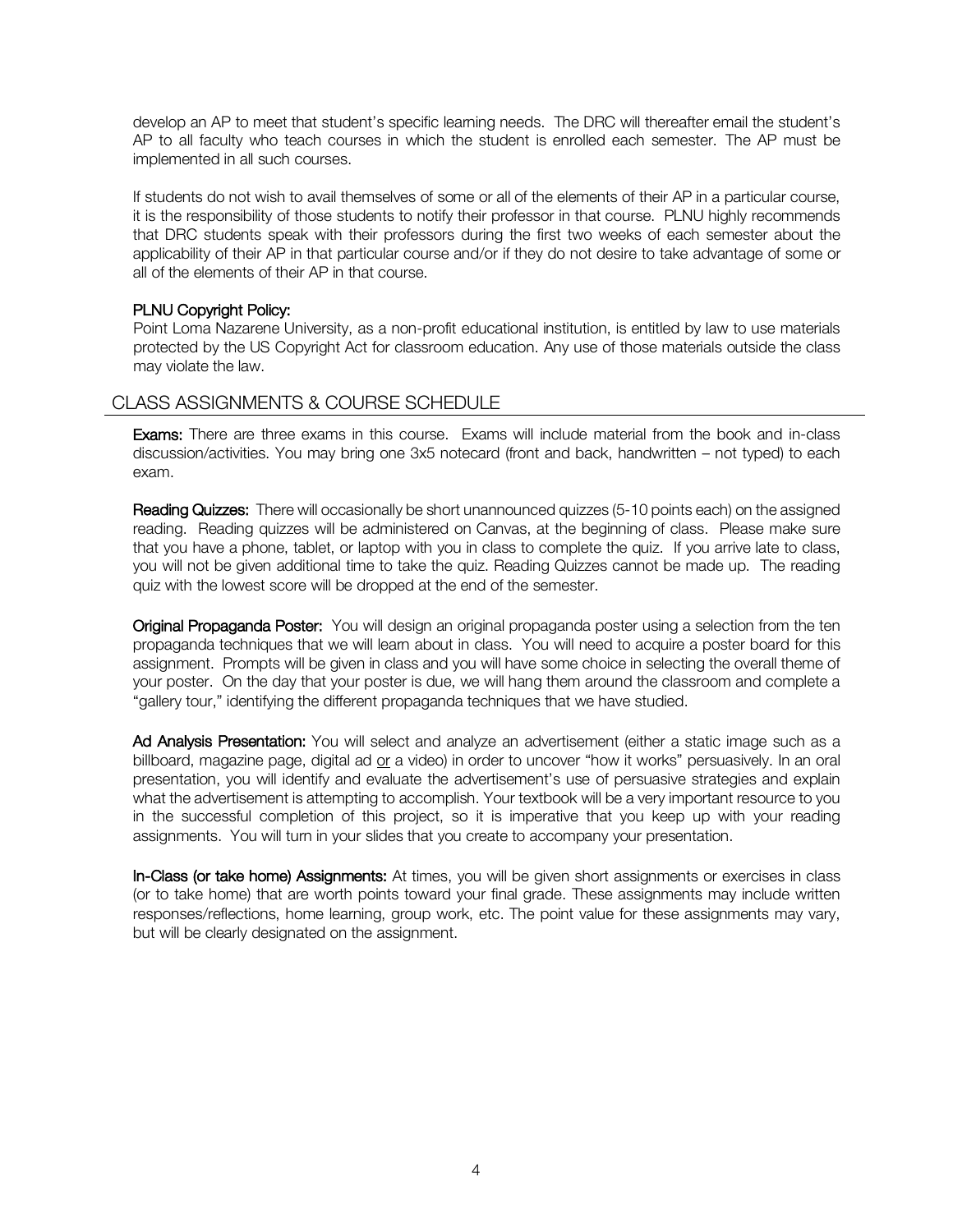Grade Scale (% to Letter): Final grades will be calculated as follows and will not be rounded.

| 93-100        |    | 73-76.9%     |    |
|---------------|----|--------------|----|
| $90 - 92.9\%$ | А- | 70-72.9%     | C- |
| 87-89.9%      | B+ | 67-69.9%     | D+ |
| 83-86.9%      | В  | 63-66.9%     |    |
| 80-82.9%      | В- | $60 - 62.9%$ | D- |
| 77-79.9%      | C+ | 0-59         |    |
|               |    |              |    |

#### Point Distribution

| <b>COURSE REQUIREMENTS</b>                       | <b>Number of Points</b><br><b>AVAILABLE</b> | <b>Number of Points</b><br>I EARNED |
|--------------------------------------------------|---------------------------------------------|-------------------------------------|
| Test $# 1$                                       | 75                                          |                                     |
| Test $# 2$                                       | 75                                          |                                     |
| Test $#3$                                        | 100                                         |                                     |
| Original Propaganda Poster                       | 75                                          |                                     |
| Ad Analysis Presentation                         | 100                                         |                                     |
| Additional Assignments & Reading Quizzes         | 100                                         |                                     |
| <b>TOTAL</b>                                     | 525                                         |                                     |
| - Absence penalties (15 pts. per absence after 2 | (e.g., 3 absences                           |                                     |
| absences)                                        | $= -15$                                     |                                     |

\* At the end of the course, the total point value may be slightly higher or lower than the number above. While I strive to stay close to this amount, there may be occasions where we will need to add or delete short assignments or quizzes that would adjust the total point value of the course.

## Tentative Course Schedule

- Subject to change with fair notice.
- Please complete reading prior to arriving at class on the assigned due date.

| WK.            | Date   | Topic                                      | Reading/Assignments Due                    |
|----------------|--------|--------------------------------------------|--------------------------------------------|
|                | R 9/5  | Welcome/Course Introduction                |                                            |
| $\overline{2}$ | T 9/10 | Why Study Persuasion?                      | Ch. 1 (Hint: we will have a quiz on Ch. 1) |
|                | R 9/12 | Why Study Persuasion?                      |                                            |
|                |        | Prop Tech # 1 & 2: Assertion and           |                                            |
|                |        | Bandwagon                                  |                                            |
| 3              | T 9/17 | <b>What Constitutes Persuasion?</b>        | Ch. 2                                      |
|                | R 9/19 | Attitudes and Consistency                  | Ch. 3                                      |
| $\overline{4}$ | T 9/24 | Attitudes and Consistency                  | Ch.3                                       |
|                |        |                                            | <b>Attitude Assessment Due</b>             |
|                | R 9/26 | Credibility                                | Ch. 4                                      |
|                |        | Prop Tech # 3: Cardstacking                |                                            |
|                |        | Assign: Propaganda Posters                 |                                            |
| 5              | T 10/1 | Communicator Characteristics and           | Ch. 5                                      |
|                |        | Persuadability                             |                                            |
|                |        | Prop Tech # 4 & 5: Glittering Generalities |                                            |
|                |        | and False Dilemma                          |                                            |
|                | R 10/3 | Conformity and Influence in Groups         | Ch. 6                                      |
|                |        | Prop Tech # 6: The Lesser of Two Evils     |                                            |
| 6              | T 10/8 | Test #1 (bring a note card)                | Test # 1 (Ch. 1-5) & Prop Techs # 1-5      |